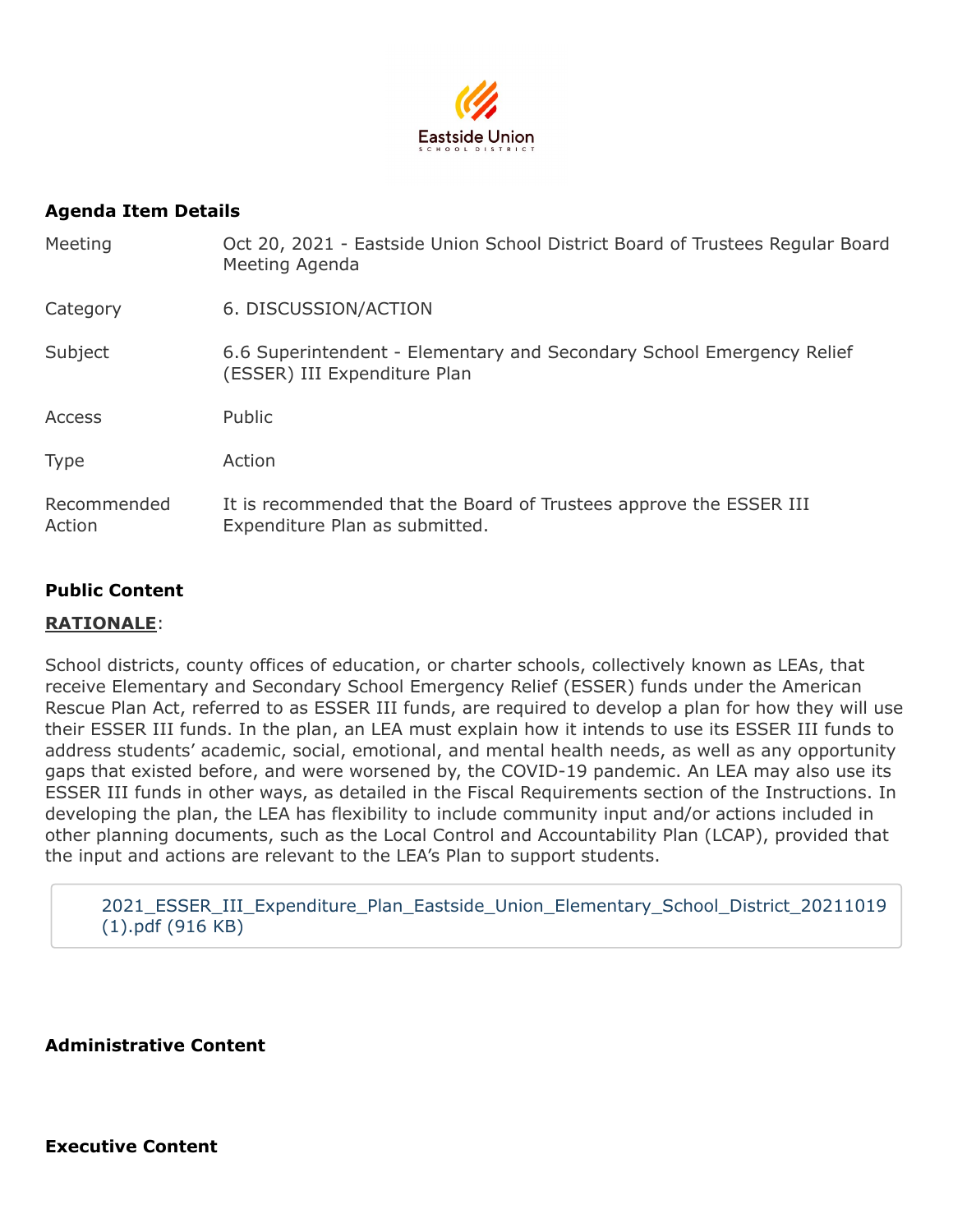#### **Motion & Voting**

It is recommended that the Board of Trustees approve the ESSER III Expenditure Plan as submitted.

Motion by Joe Pincetich, second by Bryan Rasch. Final Resolution: Motion Carries; 4/0/1 Ayes: Joe Pincetich, Julie Bookman, Deborah Sims, Bryan Rasch Noes: None Absent: Doretta Thompson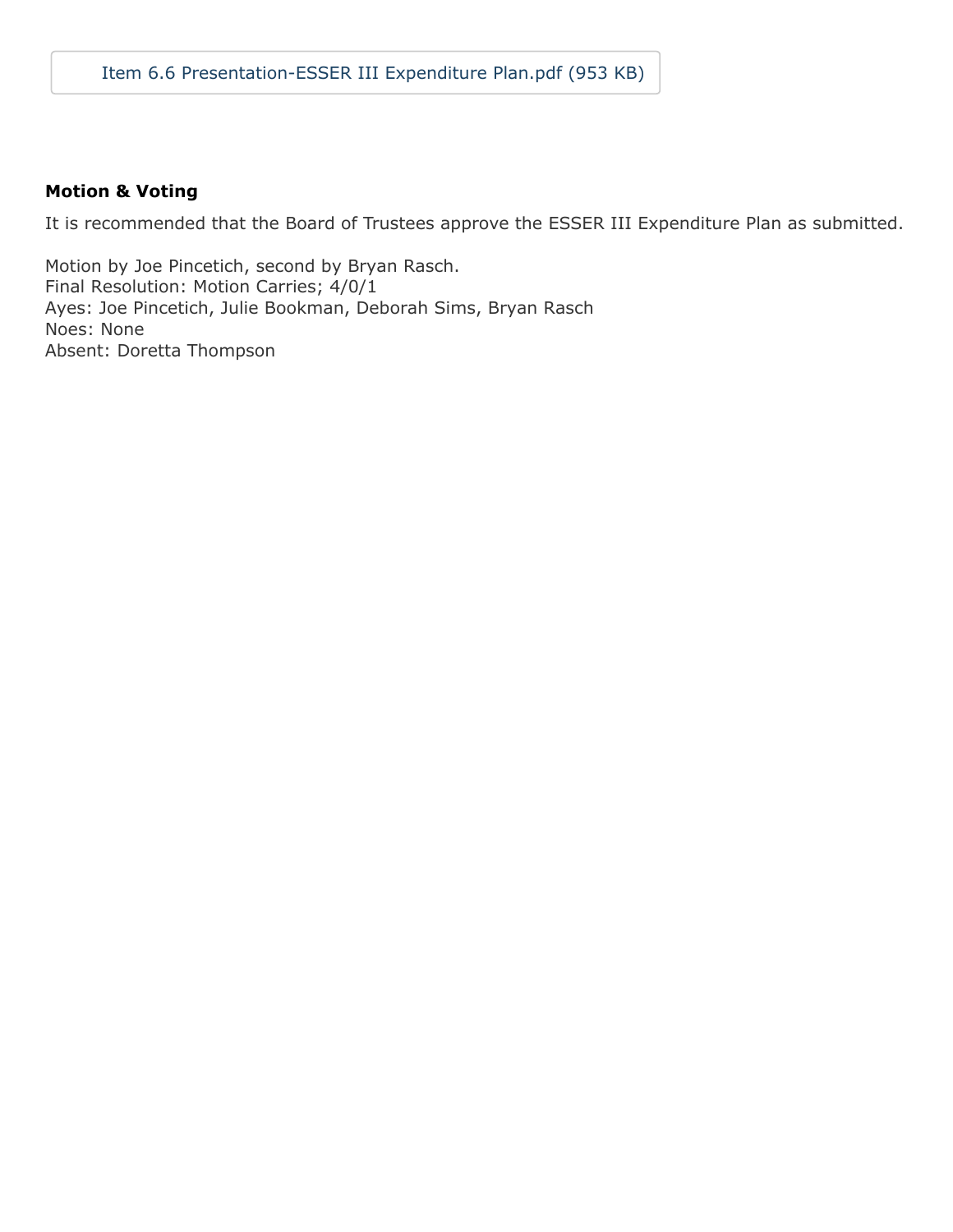

# **Eastside Union** SCHOOL DIST RICT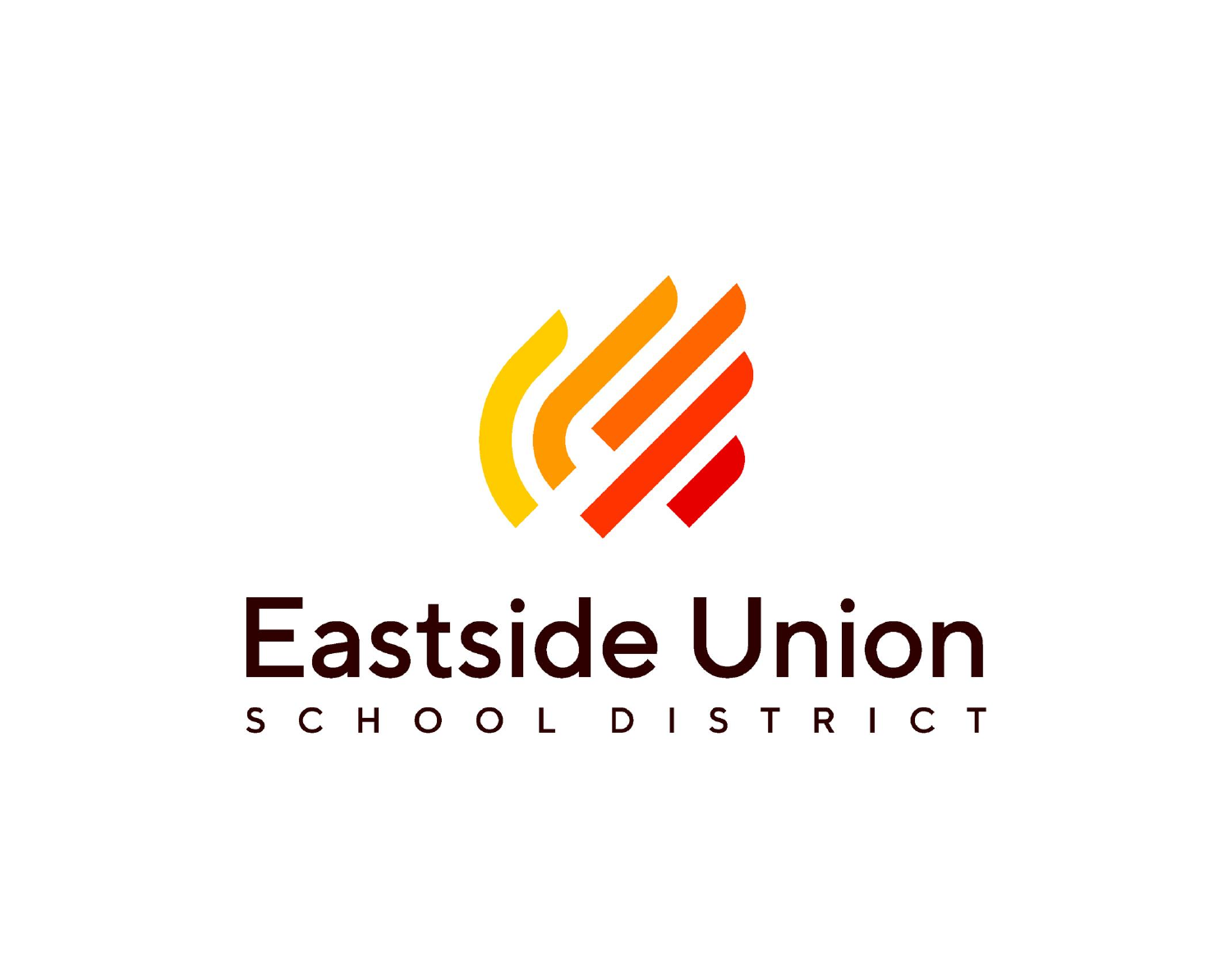# **ESSER III Expenditure Plan**

| <b>Local Educational Agency (LEA) Name</b> | <b>Contact Name and Title</b><br><b>Email and Phone</b> |                                              |
|--------------------------------------------|---------------------------------------------------------|----------------------------------------------|
| Eastside Union School District             | Joshua Lightle<br>Superintendent                        | ilightle@eastsideusd.org<br>$(661)$ 952-1200 |

School districts, county offices of education, or charter schools, collectively known as LEAs, that receive Elementary and Secondary School Emergency Relief (ESSER) funds under the American Rescue Plan Act, referred to as ESSER III funds, are required to develop a plan for how they will use their ESSER III funds. In the plan, an LEA must explain how it intends to use its ESSER III funds to address students' academic, social, emotional, and mental health needs, as well as any opportunity gaps that existed before, and were worsened by, the COVID-19 pandemic. An LEA may also use its ESSER III funds in other ways, as detailed in the Fiscal Requirements section of the Instructions. In developing the plan, the LEA has flexibility to include community input and/or actions included in other planning documents, such as the Local Control and Accountability Plan (LCAP), provided that the input and actions are relevant to the LEA's Plan to support students.

For more information please see the Instructions.

### **Other LEA Plans [Referenced](#page-12-0) in this Plan**

| <b>Plan Title</b>                           | <b>Where the Plan May Be Accessed</b> |
|---------------------------------------------|---------------------------------------|
| Local Control and Accountability Plan       | https://www.eastsideusd.org/domain/97 |
| AB 86 Extended Learning Opportunities Grant | https://www.eastsideusd.org/domain/97 |
| Learning Continuity Plan                    | https://www.eastsideusd.org/domain/97 |

### **Summary of Planned ESSER III [Expenditures](#page-12-1)**

Below is a summary of the ESSER III funds received by the LEA and how the LEA intends to expend these funds in support of students.

#### **Total ESSER III funds received by the LEA**

\$11,056,037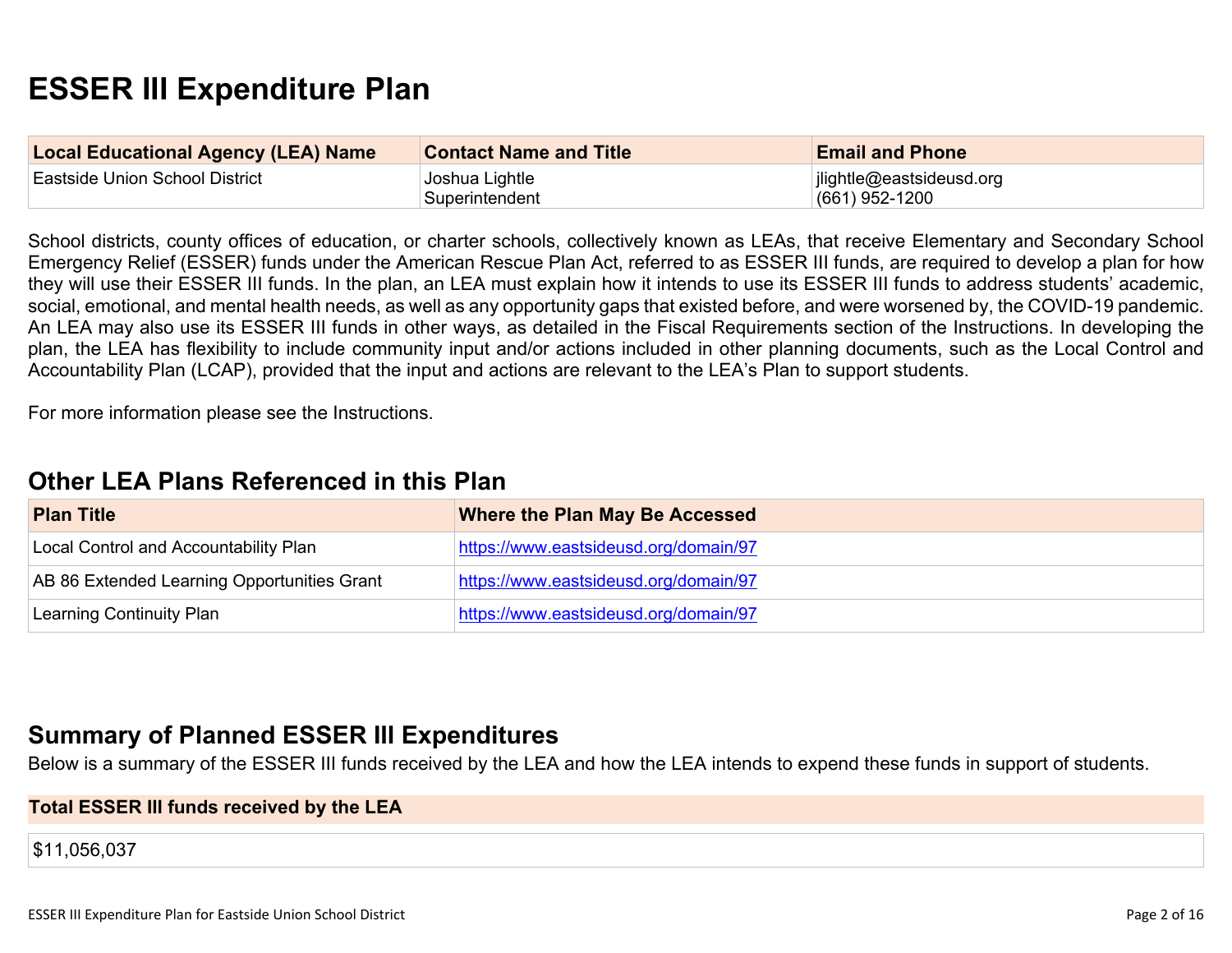| <b>Plan Section</b>                                                                      | <b>Total Planned ESSER III</b> |
|------------------------------------------------------------------------------------------|--------------------------------|
| Strategies for Continuous and Safe In-Person Learning                                    | 1\$2,856,000                   |
| Addressing Lost Instructional Time (a minimum of 20 percent of the LEAs ESSER III funds) | \$5,200,000                    |
| Use of Any Remaining Funds                                                               | \$3,000,037                    |

#### **Total ESSER III funds included in this plan**

\$11,056,037

### **Community [Engagement](#page-13-0)**

An LEA's decisions about how to use its ESSER III funds will directly impact the students, families, and the local community. The following is a description of how the LEA meaningfully consulted with its community members in determining the prevention and mitigation strategies, strategies to address the academic impact of lost instructional time, and any other strategies or activities to be implemented by the LEA. In developing the plan, the LEA has flexibility to include input received from community members during the development of other LEA Plans, such as the LCAP, provided that the input is relevant to the development of the LEA's ESSER III Expenditure Plan.

For specific requirements, including a list of the community members that an LEA is required to consult with, please see the Community Engagement section of the Instructions.

A description of the efforts made by the LEA to meaningfully consult with its required community members and the opportunities provided by the LEA for public input in the development of the plan.

Eastside Union School District is deeply committed to working closely with students, parents, guardians, community members, and staff because the Board of Trustees and Superintendent understand substantial, long-term change will only happen if everyone connected with our district is participating in finding solutions to our challenges and supporting programs that work.

To develop the ESSER III plan we utilized existing community input gained during the development of the Local Control and Accountability Plan (LCAP) 2021-2024, Safe Return to In-Person Instruction and the Learning Continuity Plan, and the AB 86 Extended Learning Opportunities Grant. We also included input from our Reopening Schools Taskforce committee from the spring of 2021. The district promotes participation in advisory councils and community events through various media platforms. Flyers that include all the details of the events (date, time, purpose of meeting, link to virtual meeting, who to contact with questions, etc.) are sent to all parents via Parent Square. Flyers are also posted on our district website, Facebook, Instagram and Twitter accounts. For formal advisory councils, where we have elected parent and community members, our parent liaisons call them personally to ensure they are prepared to attend. Finally, we use Parent Square 5 minutes before our meetings and community events to send out a "Happening NOW" link for the meeting.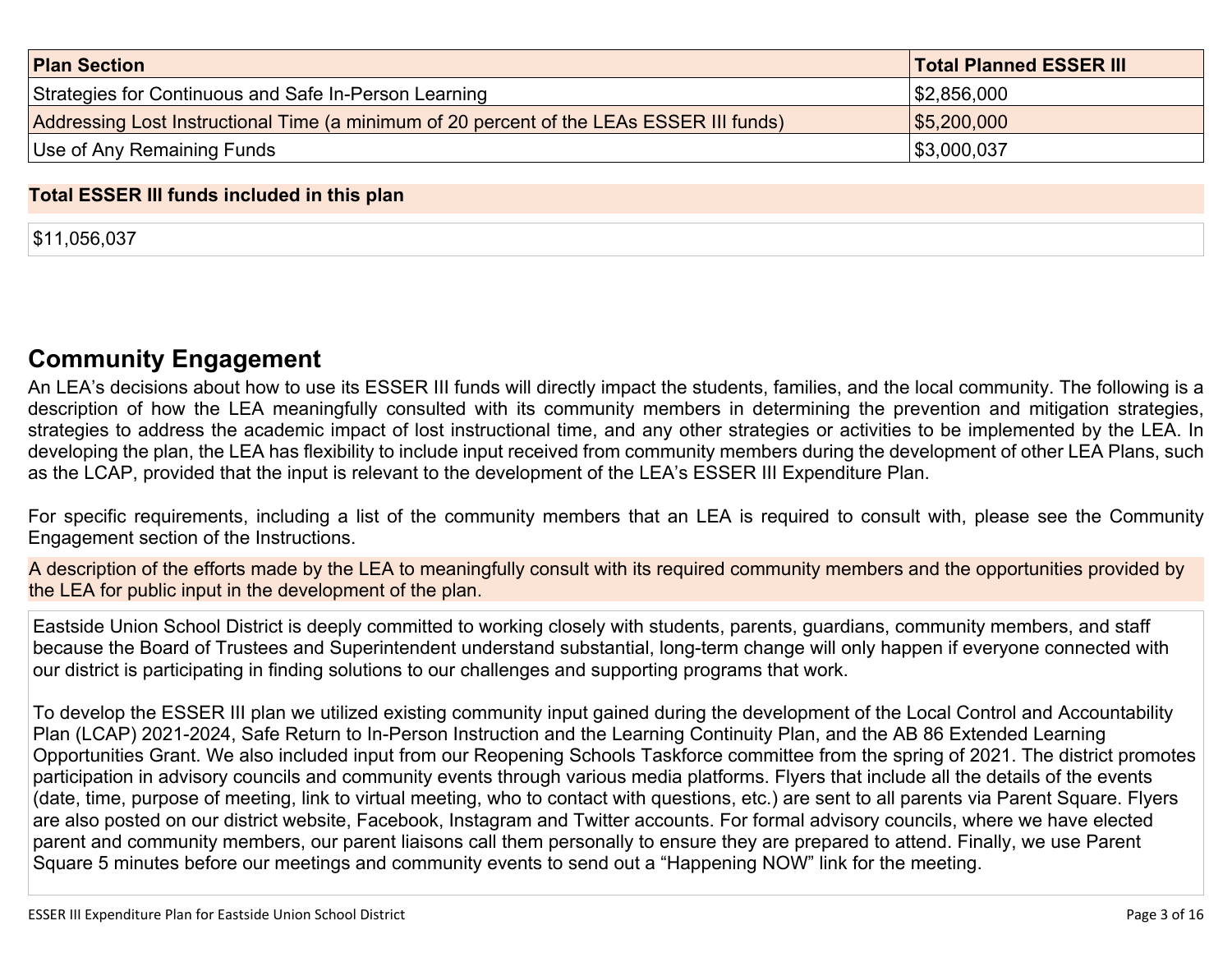To further ensure we had current and relevant input for the ESSER III plan, we met with the 2021-22 District Advisory Committee (DAC) on September 21, 2021, and held an open forum during the district-wide Parent University on September 24, 2021. Parent Universities have been used throughout all of the plan development processes to reach out to the public at large. We hold five Parent Universities each year (including during school closures). Each event is advertised widely and includes our community partners, who also advertise the event through their non-profit organizations, and the events are open to the public. Each event includes activities that are designed to gather input from the community regarding goal development and progress toward goals. Data is reviewed and input is elicited through discussion boards and surveys.

To summarize we have engaged in a robust, multi-faceted process to ensure we heard from our community in the development of our districts plan. All stakeholders (the Board of Trustees, community members, parents, guardians and family members, students, teachers, principals, assistant principals, district administrators, counselors, and certificated and classified bargaining unit members) have taken part in developing the actions in this plan. Through the participation in a wide range of advisory groups, surveys, discussion boards, and focus groups our stakeholders have provided guidance for the development of the plan.

#### Advisory Group composition:

DAC: Title I Parents, School Site Council Representatives, DELAC representatives, principals, assistant principals, district administrators, parent liaison and migrant education liaison, and parents at large.

LCAP: Title I Parents, EL Parents, SWD Parents, community members, teachers, principals, assistant principals, district office administrators, including special education administrators, counselors, classified and certificated bargaining members and elected officials (student input via focus groups and surveys).

Reopening Schools Task Force Committee: District Administrators, principals, certificated and classified association leaders, parents, ASES community partner, and other certificated and classified staff.

African American Advisory Council: Parents of African American students, Title I Parents, teachers, classified staff, principals, assistant principals, special education administrators, district administrators, students, special education parents and advocates, homeless and foster youth liaison, and other community members.

A description of how the development of the plan was influenced by community input.

Based on the feedback provided by our stakeholder groups, there were some clear trends seen across the various advisory and focus groups.

Academic achievement for all student groups in both ELA and Math was a concern from all advisory committees and parent focus groups. While the data prior to the pandemic and school closures showed an increase, overall achievement is still very low with achievement gaps for student groups who are significantly below standard. Our 2021-2022 beginning of the year benchmark assessments demonstrate clear gaps and a pattern of learning loss for students at all grades level. After considering the input from our stakeholders we have negotiated a 20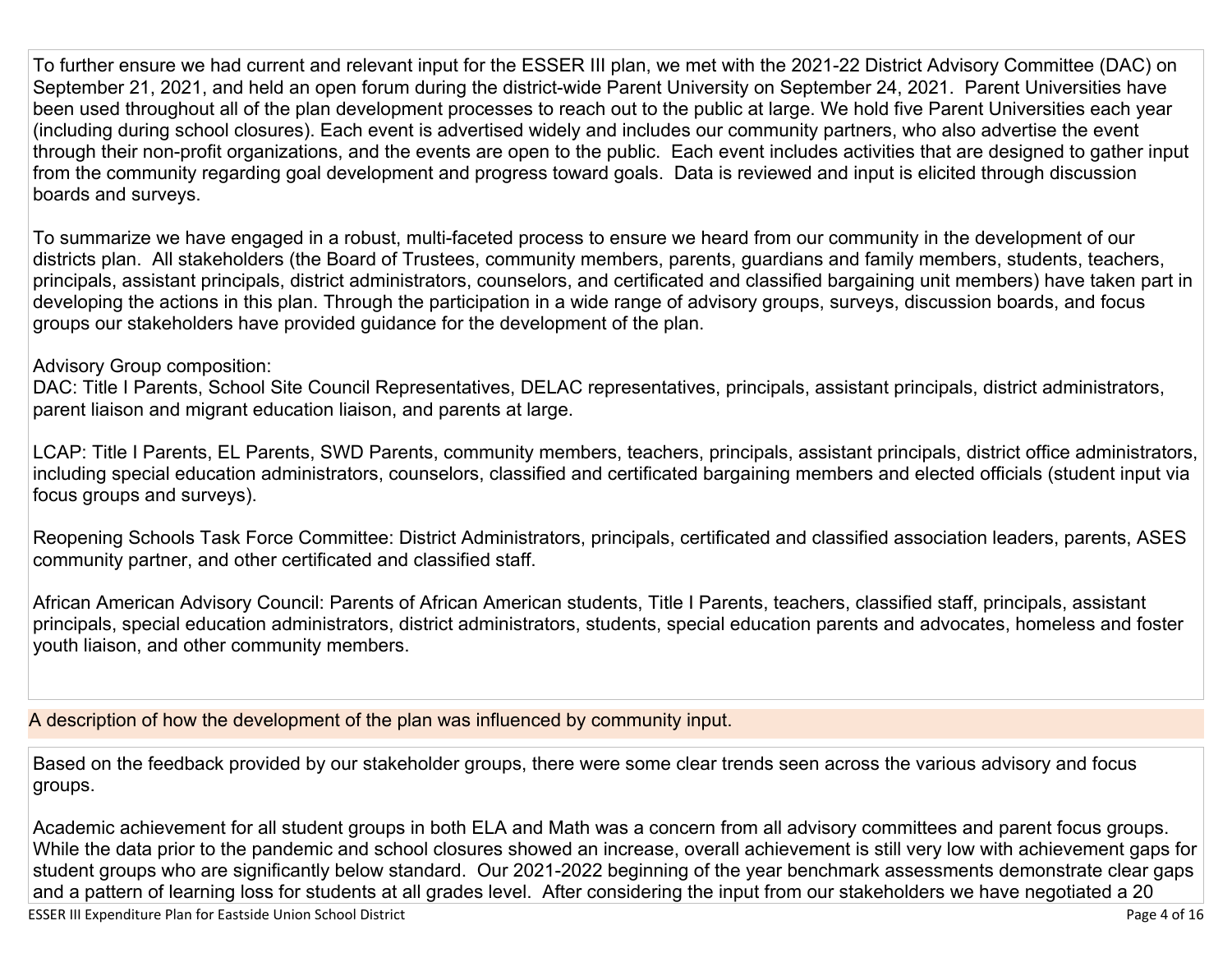minute longer instructional day for three consecutive school years. According to the Education Trust "research shows expanded learning time (ELT) is one approach to helping historically underserved students catch up to meet high standards. ELT encompasses programs or strategies implemented to increase the amount of instruction and learning students experience." This research-based strategy will be used to mitigate learning loss.

Safety and COVID-19 mitigation strategies were concerns from the current District Advisory Committee, as well as the Reopening Schools Task Force Committee. Data from the Los Angeles County Department of Public Health indicated the EUSD school boundary area had the highest case rates of infection for school districts in Los Angeles County throughout the 2020-2021 school year. After considering the input from our stakeholders, the actions included in the Strategies for Continuous and Safe In-Person Learning include ways to reduce or prevent the spread of the COVID-19 virus by increasing outdoor learning spaces, improving ventilation, and providing adequate personal protective equipment (PPE) and cleaning products.

# **Actions and [Expenditures](#page-15-0) to Address Student Needs**

The following is the LEA's plan for using its ESSER III funds to meet students' academic, social, emotional, and mental health needs, as well as how the LEA will address the opportunity gaps that existed before, and were exacerbated by, the COVID-19 pandemic. In developing the plan, the LEA has the flexibility to include actions described in existing plans, including the LCAP and/or Expanded Learning Opportunity (ELO) Grant Plan, to the extent that the action(s) address the requirements of the ESSER III Expenditure Plan. For specific requirements, please refer to the Actions and Expenditures to Address Student Needs section of the Instructions.

# **Strategies for [Continuous](#page-15-1) and Safe In-Person Learning**

A description of how the LEA will use funds to continuously and safely operate schools for in-person learning in a way that reduces or prevents the spread of the COVID-19 virus.

#### **Total ESSER III funds being used to implement strategies for continuous and safe in-person learning**

\$2,856,000

| <b>Plan Alignment (if</b><br>applicable) | <b>Action Title</b>                    | <b>Action Description</b>                                                                                                                                            | <b>Planned ESSER III</b><br><b>Funded Expenditures</b> |
|------------------------------------------|----------------------------------------|----------------------------------------------------------------------------------------------------------------------------------------------------------------------|--------------------------------------------------------|
|                                          | Safe Outdoor Learning<br><b>Spaces</b> | The district will increase outdoor instructional spaces by<br>constructing additional shade structures and purchasing<br>outdoor tables and seating on all campuses. | \$2,306,000                                            |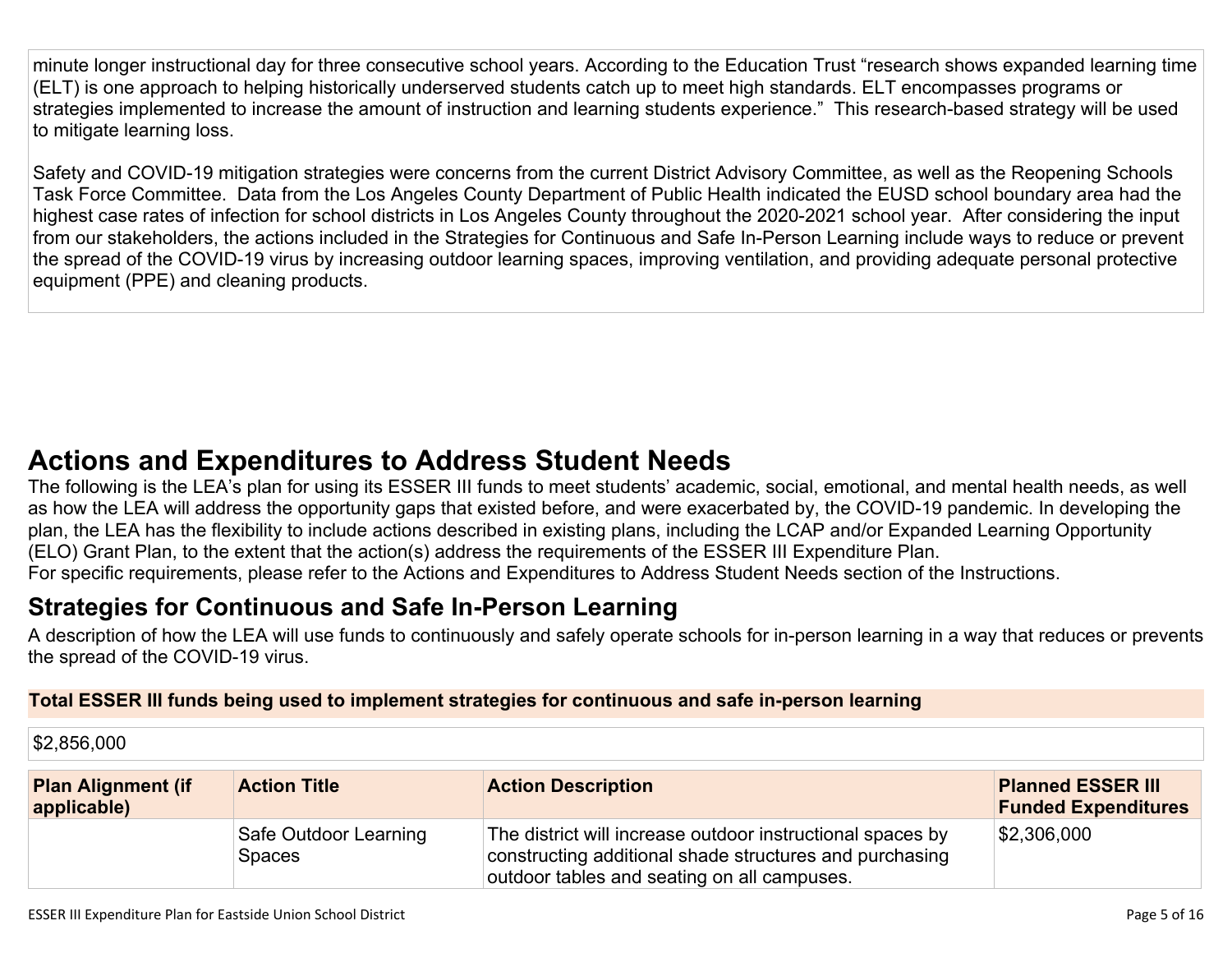| <b>Plan Alignment (if</b><br>applicable) | <b>Action Title</b>                                                                                   | <b>Action Description</b>                                                                                                                                                                                                                                                                  | <b>Planned ESSER III</b><br><b>Funded Expenditures</b> |
|------------------------------------------|-------------------------------------------------------------------------------------------------------|--------------------------------------------------------------------------------------------------------------------------------------------------------------------------------------------------------------------------------------------------------------------------------------------|--------------------------------------------------------|
|                                          | Cleaning and Maintaining<br><b>Healthy and Safe Facilities,</b><br>Including Improving<br>Ventilation | The district will purchasing necessary Personal Protective<br>Equipment, and cleaning, sanitizing, and disinfecting<br>products. The district will purchase and replace HVAC and<br>air purification systems filters to improve air quality and<br>promote a healthy learning environment. | \$550,000                                              |

## **Addressing the Impact of Lost [Instructional](#page-16-0) Tim[e](#page-16-0)**

A description of how the LEA will use funds to address the academic impact of lost instructional time.

#### **Total ESSER III funds being used to address the academic impact of lost instructional time**

\$5,200,000

| <b>Plan Alignment (if</b><br>applicable) | <b>Action Title</b>        | <b>Action Description</b>                                                                                                                                                                                                                                                                                                        | <b>Planned ESSER III</b><br><b>Funded Expenditures</b> |
|------------------------------------------|----------------------------|----------------------------------------------------------------------------------------------------------------------------------------------------------------------------------------------------------------------------------------------------------------------------------------------------------------------------------|--------------------------------------------------------|
|                                          | <b>Extended School Day</b> | Every school day (regular, minimum, and shortened) has<br>been increased by 20 minutes for the 21-22, 22-23, and 23-<br>24 school years. Additional time will allow for daily Social<br>Emotional Learning, which will also ensure that reading and<br>math instructional time is not reduced to provide the SEL<br>instruction. | $\$5,200,000$                                          |

## **Use of Any [Remaining](#page-16-1) Fund[s](#page-16-1)**

A description of the how the LEA will use any remaining ESSER III funds, as applicable.

**Total ESSER III funds being used to implement additional actions**

\$3,000,037

ESSER III Expenditure Plan for Eastside Union School District **National School District** Page 6 of 16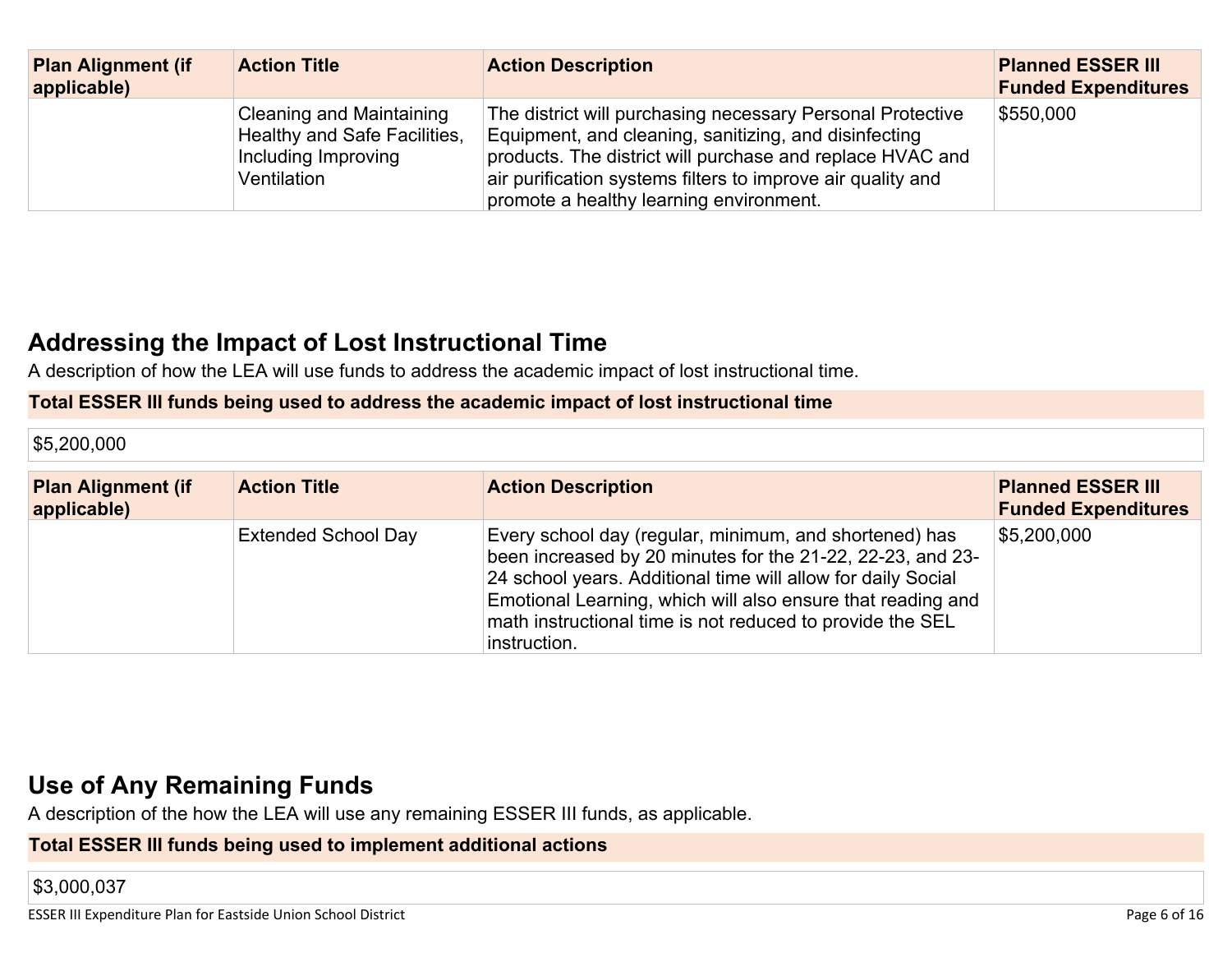| <b>Plan Alignment (if</b><br>applicable) | <b>Action Title</b>      | <b>Action Description</b>                                                                                                                                                                                                                                                                                                                                                                                                                                                                                                  | <b>Planned ESSER III</b><br><b>Funded Expenditures</b> |
|------------------------------------------|--------------------------|----------------------------------------------------------------------------------------------------------------------------------------------------------------------------------------------------------------------------------------------------------------------------------------------------------------------------------------------------------------------------------------------------------------------------------------------------------------------------------------------------------------------------|--------------------------------------------------------|
|                                          | <b>Updated Curricula</b> | The district will provide updated curricula in English<br>Language Arts / English Language Development,<br>Mathematics, Social Studies / History, and Science. The<br>updated curricula will be implemented to address academic<br>needs and address opportunity gaps that exist for our<br>student groups.<br>English Language Arts and Social Studies / History will be<br>implemented beginning in the 2022-2023 school year.<br>Mathematics and Science will be implemented beginning in<br>the 2023-2024 school year. | \$3,000,037                                            |

# **Ensuring [Interventions](#page-16-2) are Addressing Student Need[s](#page-16-2)**

The LEA is required to ensure its interventions will respond to the academic, social, emotional, and mental health needs of all students, and particularly those students most impacted by the COVID–19 pandemic. The following is the LEA's plan for ensuring that the actions and expenditures in the plan are addressing the identified academic, social, emotional, and mental health needs of its students, and particularly those students most impacted by the COVID–19 pandemic.

| <b>Action Title(s)</b>                                                                                       | <b>How Progress will be Monitored</b>                                                                                             | <b>Frequency of Progress Monitoring</b>                                                                                                       |
|--------------------------------------------------------------------------------------------------------------|-----------------------------------------------------------------------------------------------------------------------------------|-----------------------------------------------------------------------------------------------------------------------------------------------|
| Safe Outdoor Learning<br><b>Spaces</b>                                                                       | 1. Identified construction schedule/timeline.                                                                                     | 1. Monthly until completion of projects.                                                                                                      |
| <b>Cleaning and Maintaining</b><br><b>Healthy and Safe Facilities,</b><br>Including Improving<br>Ventilation | Replacement schedule for HVAC and Air<br>Purifier filters.<br>2. Cleaning and sanitation schedules.<br>3. Inventory lists for PPE | 1. Replacement per CDC guidelines.<br>2. Daily, weekly, monthly schedule per CDC/LACDPH<br>quidance.<br>3. Monthly review of inventory lists. |
| <b>Extended School Day</b>                                                                                   | 1. School bell schedules.                                                                                                         | 1. On-going                                                                                                                                   |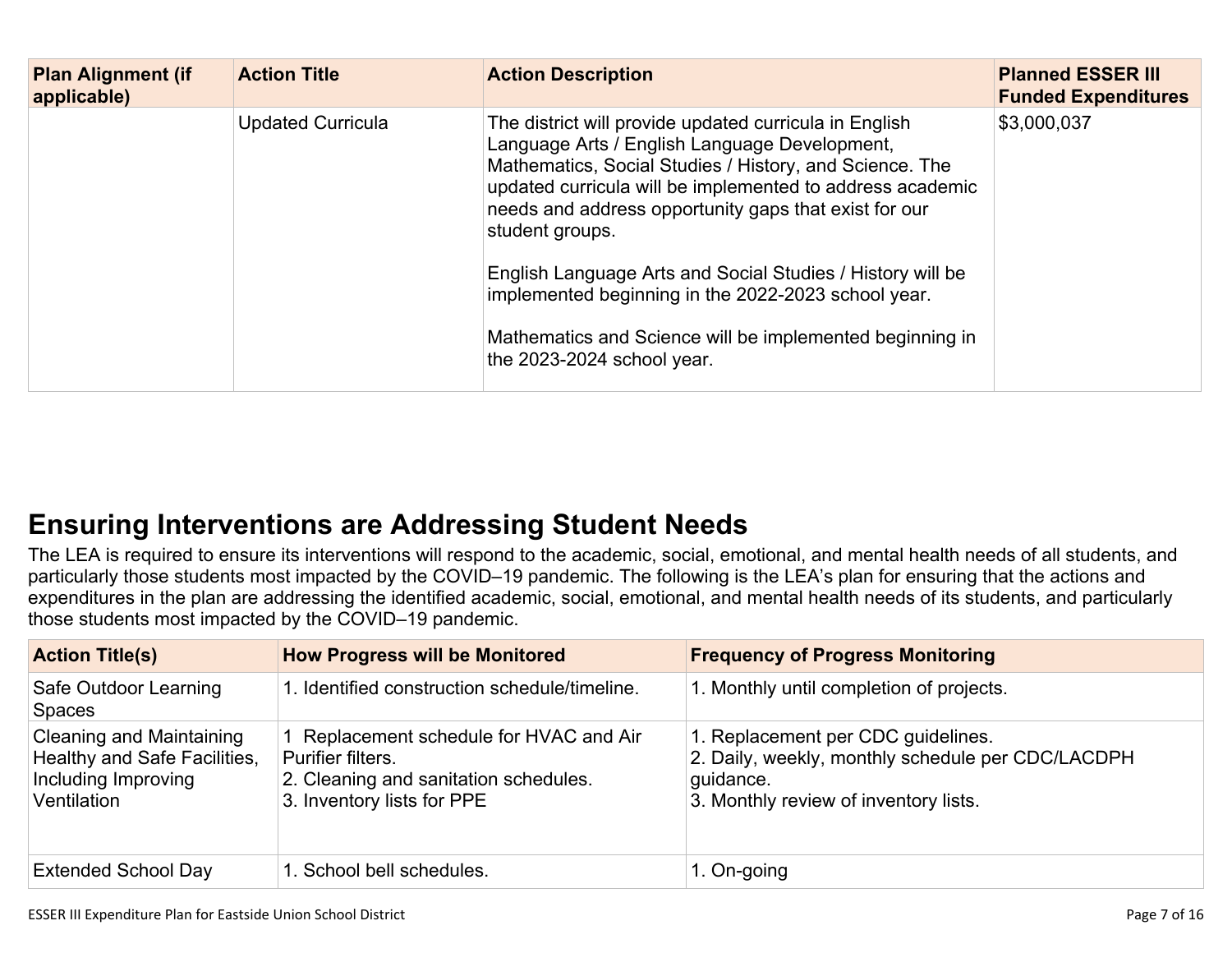| <b>Action Title(s)</b>   | <b>How Progress will be Monitored</b>                                                                                | <b>Frequency of Progress Monitoring</b>                                                                                                           |  |
|--------------------------|----------------------------------------------------------------------------------------------------------------------|---------------------------------------------------------------------------------------------------------------------------------------------------|--|
|                          | 2. Benchmark Assessments (Reading and<br>Math)<br>3. Panorama Education - Social Emotional<br><b>Student Surveys</b> | 2. Beginning of Year (Oct. & Nov.), Mid-year (Jan. & Feb.),<br>and End of Year (Apr. & May)<br>3. Beginning of Year (Sept.) and End of Year (May) |  |
| <b>Updated Curricula</b> | 1. Purchase orders / invoices for curricula.<br>2. Curriculum embedded diagnostics                                   | 1. May of each preceding school year.<br>2. In accordance with the curricula's pacing for program<br>diagnostics.                                 |  |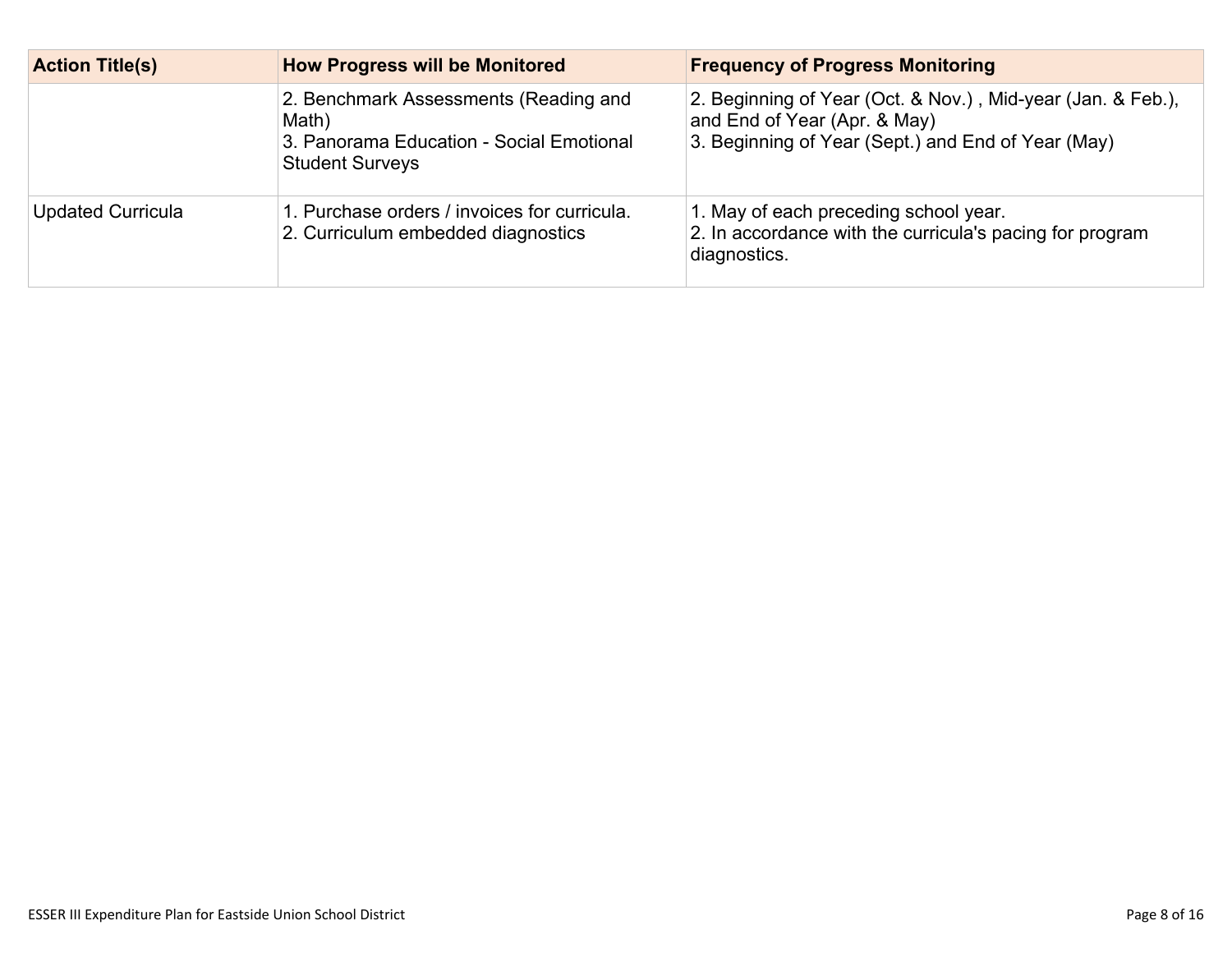# **ESSER III Expenditure Plan Instructions**

#### **Introduction**

School districts, county offices of education (COEs), or charter schools, collectively known as local educational agencies (LEAs), that receive Elementary and Secondary School Emergency Relief (ESSER) funds under the American Rescue Plan (ARP) Act, referred to as ESSER III funds, are required to develop a plan for how they will use ESSER III funds to, at a minimum, address students' academic, social, emotional, and mental health needs, as well as the opportunity gaps that existed before, and were exacerbated by, the COVID-19 pandemic.

The plan must be adopted by the local governing board or body of the LEA at a public meeting on or before October 29, 2021 and must be submitted for review and approval within five days of adoption. A school district must submit its ESSER III Expenditure Plan to its COE for review and approval; a COE must submit its plan to the California Department of Education for review and approval. A charter school must submit its plan to its chartering authority for review and to the COE of the county in which the charter school operates for review and approval.

In addition, consistent with the requirements of the ARP, Volume 86, *Federal Register*, page 21201, April 22, 2021, the ESSER III Expenditure Plan must be:

- Written in an understandable and uniform format;
- Written in a language that parents can understand, to the extent practicable;
	- $\circ$  If it is not practicable to provide written translations to a parent with limited English proficiency, the plan must be orally translated for parents
- Provided in an alternative format to a parent who is an individual with a disability as defined by the Americans with Disabilities Act, upon request; and
- Be made publicly available on the LEA's website.

For additional information regarding ESSER III funding please see the ARP Act Funding web page at <https://www.cde.ca.gov/fg/cr/arpact.asp>.

For technical assistance related to the completion of the ESSER III Expenditure Plan, please contact [EDReliefFunds@cde.ca.gov](mailto:EDReliefFunds@cde.ca.gov).

#### **Fiscal Requirements**

- The LEA must use at least 20 percent (20%) of its ESSER III apportionment for expenditures related to addressing the academic impact of lost instructional time through the implementation of evidence-based interventions, such as summer learning or summer enrichment, extended day, comprehensive afterschool programs, or extended school year programs.
	- o For purposes of this requirement, "evidence-based interventions" include practices or programs that have **evidence** to show that they are effective at producing results and improving outcomes when implemented. This kind of evidence has generally been produced through formal studies and research. There are four tiers, or levels, of evidence: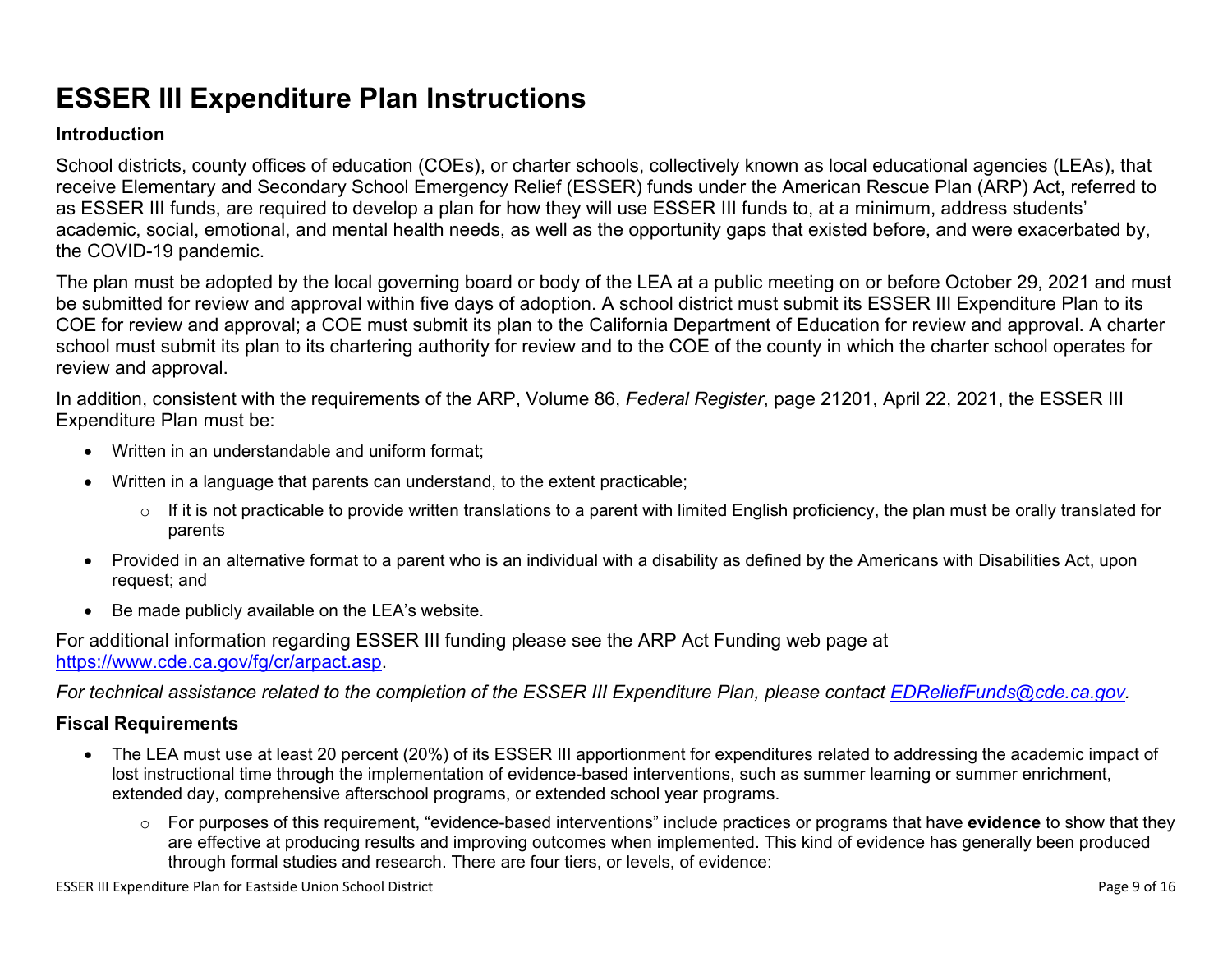- **Tier 1 – Strong Evidence**: the effectiveness of the practices or programs is supported by one or more well-designed and wellimplemented randomized control experimental studies.
- **Tier 2 – Moderate Evidence**: the effectiveness of the practices or programs is supported by one or more well-designed and wellimplemented quasi-experimental studies.
- **Tier 3 – Promising Evidence**: the effectiveness of the practices or programs is supported by one or more well-designed and wellimplemented correlational studies (with statistical controls for selection bias).
- **Tier 4 – Demonstrates a Rationale**: practices that have a well-defined logic model or theory of action, are supported by research, and have some effort underway by a State Educational Agency, LEA, or outside research organization to determine their effectiveness.
- o **For additional information please see the Evidence-Based Interventions Under the ESSA web page at** <https://www.cde.ca.gov/re/es/evidence.asp>**.**
- The LEA must use the remaining ESSER III funds consistent with section 2001(e)(2) of the ARP Act, including for:
	- $\circ$  Any activity authorized by the Elementary and Secondary Education Act (ESEA) of 1965;
	- $\circ$  Any activity authorized by the Individuals with Disabilities Education Act (IDEA);
	- o Any activity authorized by the Adult Education and Family Literacy Act;
	- $\circ$  Any activity authorized by the Carl D. Perkins Career and Technical Education Act of 2006;
	- $\circ$  Coordination of preparedness and response efforts of LEAs with State, local, Tribal, and territorial public health departments, and other relevant agencies, to improve coordinated responses among such entities to prevent, prepare for, and respond to COVID-19;
	- $\circ$  Activities to address the unique needs of low-income students, students with disabilities, English learners, racial and ethnic minorities, homeless students, and foster youth, including how outreach and service delivery will meet the needs of each population;
	- o Developing and implementing procedures and systems to improve the preparedness and response efforts of LEAs;
	- $\circ$  Training and professional development for staff of the LEA on sanitation and minimizing the spread of infectious diseases;
	- $\circ$  Purchasing supplies to sanitize and clean the facilities of an LEA, including buildings operated by such agency;
	- $\circ$  Planning for, coordinating, and implementing activities during long-term closures, including providing meals to eligible students, providing technology for online learning to all students, providing guidance for carrying out requirements under IDEA, and ensuring other educational services can continue to be provided consistent with all Federal, State, and local requirements;
	- $\circ$  Purchasing education technology (including hardware, software, and connectivity) for students who are served by the LEA that aids in regular and substantive educational interaction between students and their classroom instructors, including low-income students and children with disabilities, which may include assistive technology or adaptive equipment;
	- $\circ$  Providing mental health services and supports, including through the implementation of evidence-based full-service community schools;
	- o Planning and implementing activities related to summer learning and supplemental after school programs, including providing classroom instruction or online learning during the summer months and addressing the needs of underserved students;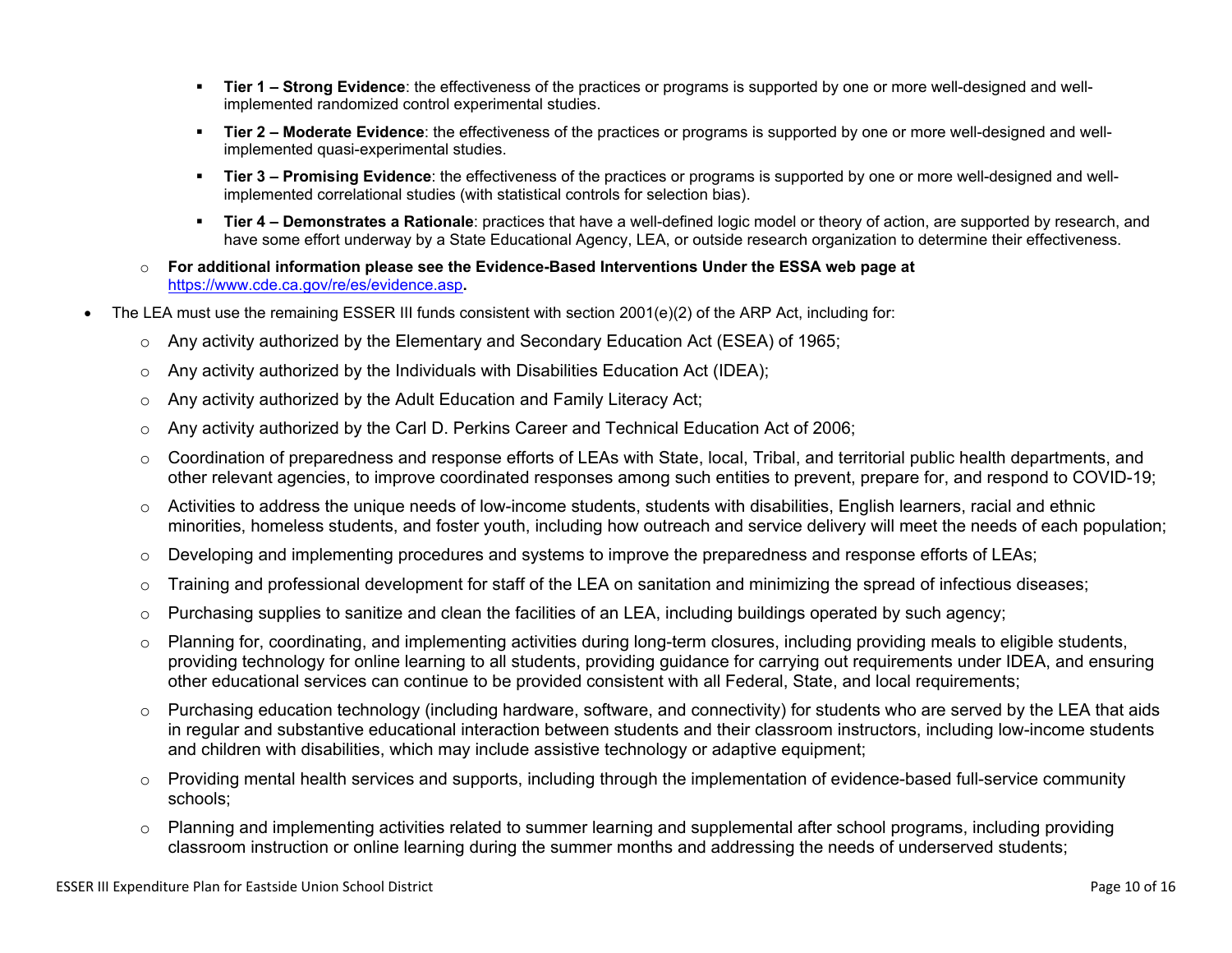- $\circ$  Addressing learning loss among students, including underserved students, by:
	- Administering and using high-quality assessments that are valid and reliable, to accurately assess students' academic progress and assist educators in meeting students' academic needs, including through differentiated instruction,
	- **IMPLEMENTER IMPLEMENT LIME STARK IMPLEMENT IMPLEMENT IMPLY** Implementing evidents,
	- Providing information and assistance to parents and families of how they can effectively support students, including in a distance learning environment, and
	- Tracking student attendance and improving student engagement in distance education;

**Note:** A definition of "underserved students" is provided in the Community Engagement section of the instructions.

- $\circ$  School facility repairs and improvements to enable operation of schools to reduce risks of virus transmission and exposure to environmental health hazards, and to support student health needs;
- $\circ$  Inspection, testing, maintenance, repair, replacement, and upgrade projects to improve the indoor air quality in school facilities, including mechanical and nonmechanical heating, ventilation, and air conditioning systems, filtering, purification and other air cleaning, fans, control systems, and window and door replacement;
- $\circ$  Developing strategies and implementing public health protocols including, to the greatest extent practicable, policies in line with guidance from the Centers for Disease Control and Prevention (CDC) for the reopening and operation of school facilities to effectively maintain the health and safety of students, educators, and other staff;
- $\circ$  Other activities that are necessary to maintain the operation of and continuity of services in LEAs and continuing to employ existing staff of the LEA.

#### <span id="page-12-0"></span>**Other LEA Plans Referenced in this Plan**

In developing the plan, the LEA has flexibility to include community input and/or actions included in other planning documents, such as the Local Control and Accountability Plan (LCAP) and/or the Expanded Learning Opportunities (ELO) Grant Plan, provided that the input and/or actions address the requirements of the ESSER III Expenditure Plan.

An LEA that chooses to utilize community input and/or actions from other planning documents must provide the name of the plan(s) referenced by the LEA and a description of where the plan(s) may be accessed by the public (such as a link to a web page or the street address of where the plan(s) are available) in the table. The LEA may add or delete rows from the table as necessary.

An LEA that chooses not to utilize community input and/or actions from other planning documents may provide a response of "Not Applicable" in the table.

#### <span id="page-12-1"></span>**Summary of Expenditures**

The Summary of Expenditures table provides an overview of the ESSER III funding received by the LEA and how the LEA plans to use its ESSER III funds to support the strategies and interventions being implemented by the LEA.

#### **Instructions**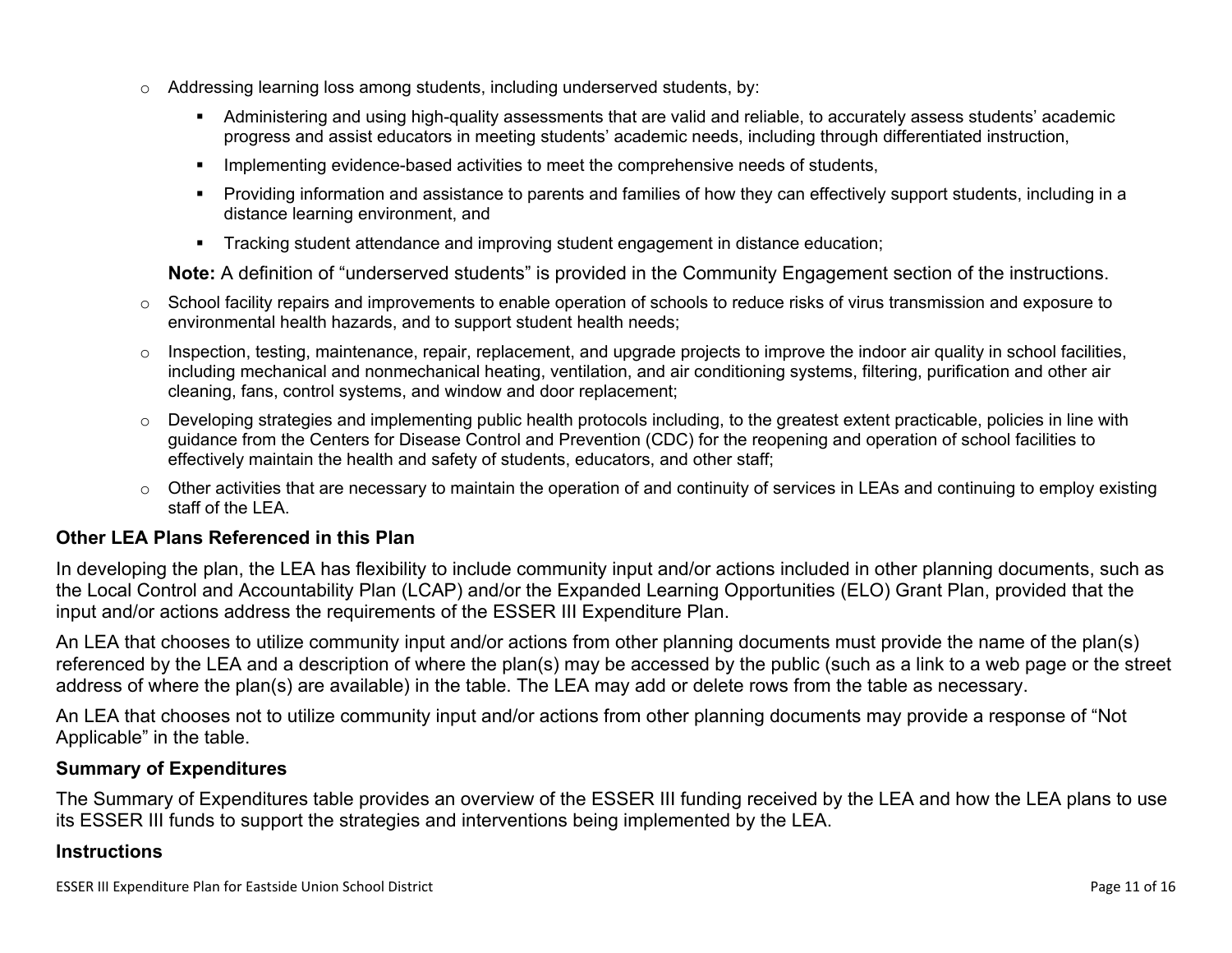For the 'Total ESSER III funds received by the LEA,' provide the total amount of ESSER III funds received by the LEA.

In the Total Planned ESSER III Expenditures column of the table, provide the amount of ESSER III funds being used to implement the actions identified in the applicable plan sections.

For the 'Total ESSER III funds included in this plan,' provide the total amount of ESSER III funds being used to implement actions in the plan.

#### <span id="page-13-0"></span>**Community Engagement**

#### **Purpose and Requirements**

An LEA's decisions about how to use its ESSER III funds will directly impact the students, families, and the local community, and thus the LEA's plan must be tailored to the specific needs faced by students and schools. These community members will have significant insight into what prevention and mitigation strategies should be pursued to keep students and staff safe, as well as how the various COVID–19 prevention and mitigation strategies impact teaching, learning, and day-to-day school experiences.

An LEA must engage in meaningful consultation with the following community members, as applicable to the LEA:

- Students:
- Families, including families that speak languages other than English;
- School and district administrators, including special education administrators;
- Teachers, principals, school leaders, other educators, school staff, and local bargaining units, as applicable.

"Meaningful consultation" with the community includes considering the perspectives and insights of each of the required community members in identifying the unique needs of the LEA, especially related to the effects of the COVID-19 pandemic. Comprehensive strategic planning will utilize these perspectives and insights to determine the most effective strategies and interventions to address these needs through the programs and services the LEA implements with its ESSER III funds.

Additionally, an LEA must engage in meaningful consultation with the following groups to the extent that they are present or served in the LEA:

- Tribes;
- Civil rights organizations, including disability rights organizations (e.g. the American Association of People with Disabilities, the American Civil Liberties Union, National Association for the Advancement of Colored People, etc.); and
- Individuals or advocates representing the interests of children with disabilities, English learners, homeless students, foster youth, migratory students, children who are incarcerated, and other underserved students.
	- o For purposes of this requirement "underserved students" include:
		- **Students who are low-income:**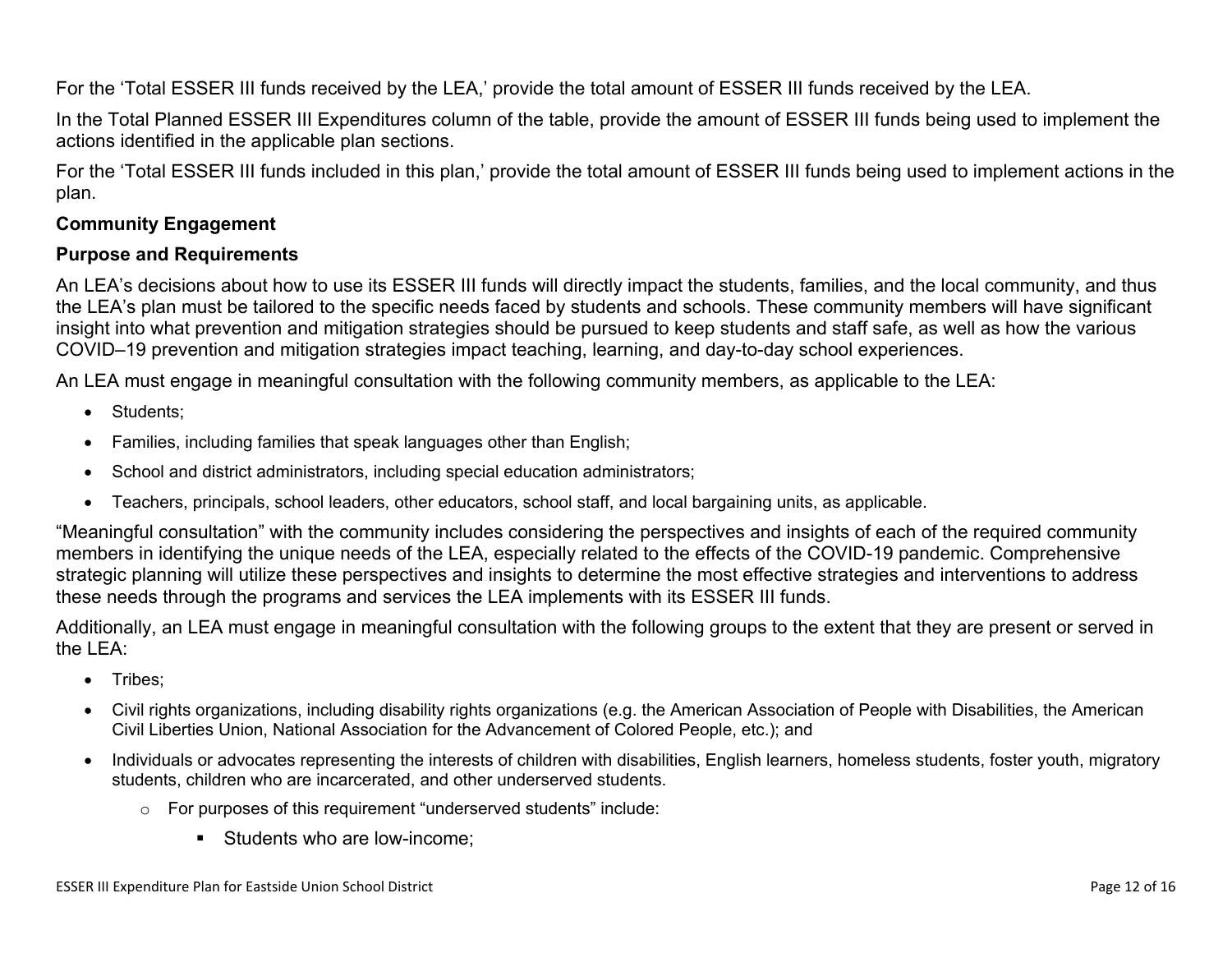- Students who are English learners;
- Students of color:
- Students who are foster youth;
- Homeless students;
- **Students with disabilities: and**
- **Migratory students.**

LEAs are also encouraged to engage with community partners, expanded learning providers, and other community organizations in developing the plan.

Information and resources that support effective community engagement may be found under *Resources* on the following web page of the CDE's website: <https://www.cde.ca.gov/re/lc>.

#### **Instructions**

In responding to the following prompts, the LEA may reference or include input provided by community members during the development of existing plans, including the LCAP and/or the ELO Grant Plan, to the extent that the input is applicable to the requirements of the ESSER III Expenditure Plan. Descriptions provided should include sufficient detail yet be sufficiently succinct to promote a broad understanding among the LEA's local community.

#### A description of the efforts made by the LEA to meaningfully consult with its required community members and the **opportunities provided by the LEA for public input in the development of the plan.**

A sufficient response to this prompt will describe how the LEA sought to meaningfully consult with its required community members in the development of the plan, how the LEA promoted the opportunities for community engagement, and the opportunities that the LEA provided for input from the public at large into the development of the plan.

As noted above, a description of "meaningful consultation" with the community will include an explanation of how the LEA has considered the perspectives and insights of each of the required community members in identifying the unique needs of the LEA, especially related to the effects of the COVID-19 pandemic.

#### **A description of the how the development of the plan was influenced by community input.**

A sufficient response to this prompt will provide clear, specific information about how input from community members and the public at large was considered in the development of the LEA's plan for its use of ESSER III funds. This response must describe aspects of the ESSER III Expenditure Plan that were influenced by or developed in response to input from community members.

- For the purposes of this prompt, "aspects" may include:
	- Prevention and mitigation strategies to continuously and safely operate schools for in-person learning;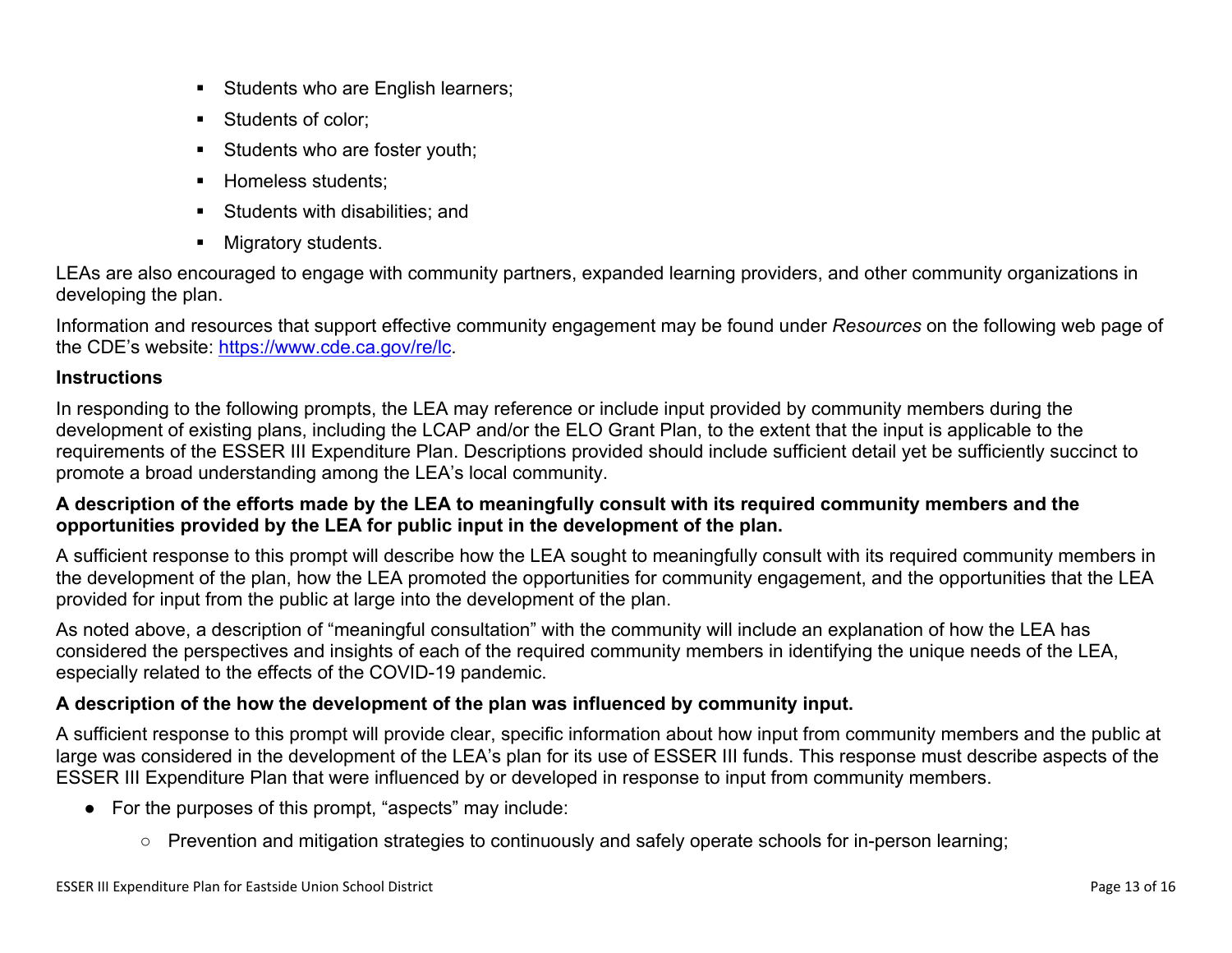- Strategies to address the academic impact of lost instructional time through implementation of evidence-based interventions (e.g. summer learning or summer enrichment, extended day, comprehensive afterschool programs, or extended school year programs);
- Any other strategies or activities implemented with the LEA's ESSER III fund apportionment consistent with section 2001(e)(2) of the ARP Act; and
- Progress monitoring to ensure interventions address the academic, social, emotional, and mental health needs for all students, especially those students disproportionately impacted by COVID-19

For additional information and guidance, please see the U.S. Department of Education's Roadmap to Reopening Safely and Meeting All Students' Needs Document, available here: [https://www2.ed.gov/documents/coronavirus/reopening-2.pdf.](https://www2.ed.gov/documents/coronavirus/reopening-2.pdf)

#### <span id="page-15-0"></span>**Planned Actions and Expenditures**

#### **Purpose and Requirements**

As noted in the Introduction, an LEA receiving ESSER III funds is required to develop a plan to use its ESSER III funds to, at a minimum, address students' academic, social, emotional, and mental health needs, as well as the opportunity gaps that existed before, and were exacerbated by, the COVID-19 pandemic.

#### **Instructions**

An LEA has the flexibility to include actions described in existing plans, including the LCAP and/or ELO Grant Plan, to the extent that the action(s) address the requirements of the ESSER III Expenditure Plan. When including action(s) from other plans, the LEA must describe how the action(s) included in the ESSER III Expenditure Plan supplement the work described in the plan being referenced. The LEA must specify the amount of ESSER III funds that it intends to use to implement the action(s); these ESSER III funds must be in addition to any funding for those action(s) already included in the plan(s) referenced by the LEA. Descriptions of actions provided should include sufficient detail yet be sufficiently succinct to promote a broad understanding among the LEA's local community.

#### <span id="page-15-1"></span>**Strategies for Continuous and Safe In-Person Learning**

Provide the total amount of funds being used to implement actions related to Continuous and Safe In-Person Learning, then complete the table as follows:

- If the action(s) are included in another plan, identify the plan and provide the applicable goal and/or action number from the plan. If the action(s) are not included in another plan, write "N/A".
- Provide a short title for the  $action(s)$ .
- Provide a description of the action(s) the LEA will implement using ESSER III funds for prevention and mitigation strategies that are, to the greatest extent practicable, in line with the most recent CDC guidance, in order to continuously and safely operate schools for in-person learning.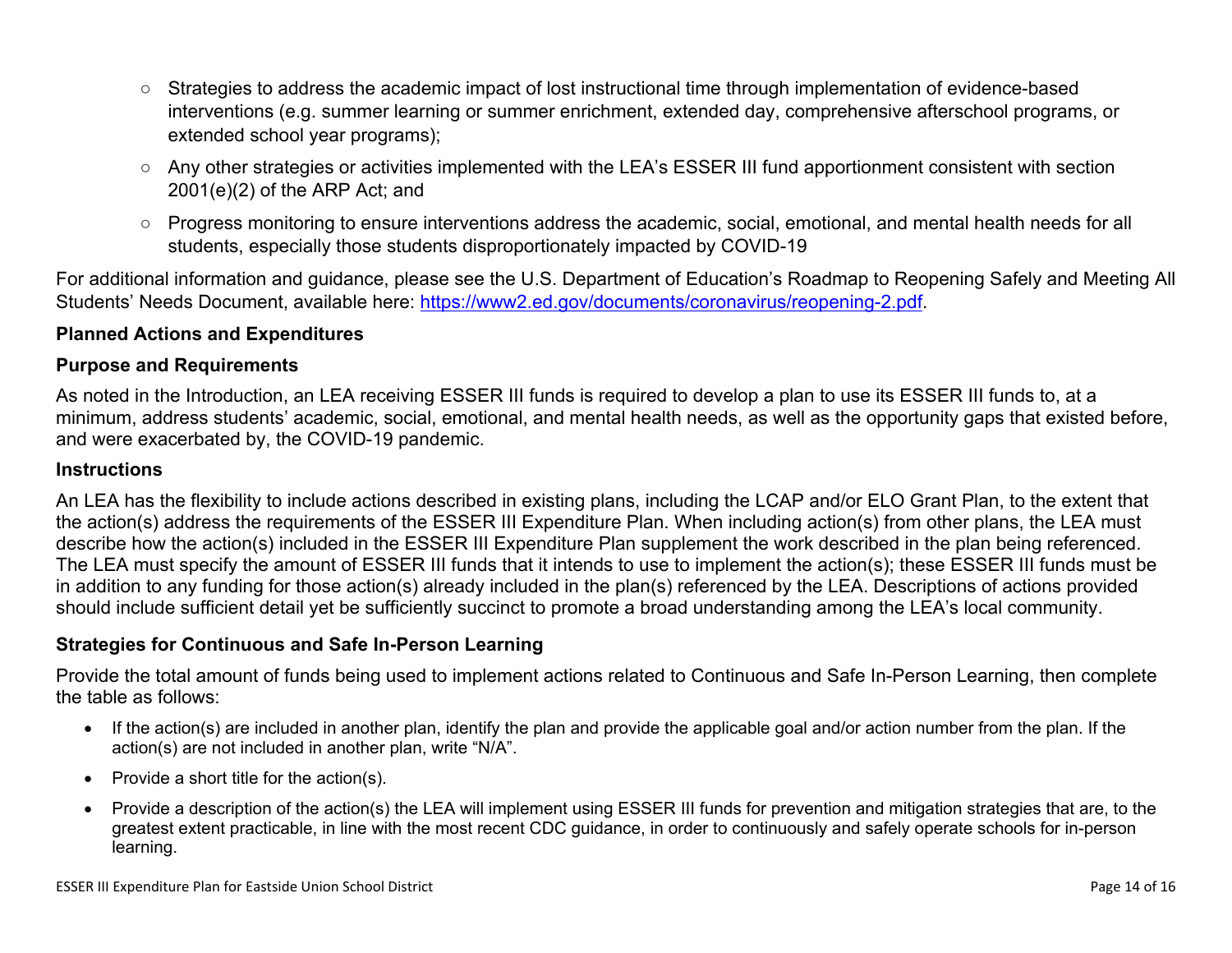Specify the amount of ESSER III funds the LEA plans to expend to implement the action(s); these ESSER III funds must be in addition to any funding for those action(s) already included in the plan(s) referenced by the LEA.

#### <span id="page-16-0"></span>**Addressing the Impact of Lost Instructional Time**

As a reminder, the LEA must use not less than 20 percent of its ESSER III funds to address the academic impact of lost instructional time. Provide the total amount of funds being used to implement actions related to addressing the impact of lost instructional time, then complete the table as follows:

- If the action(s) are included in another plan, identify the plan and provide the applicable goal and/or action number from the plan. If the action(s) are not included in another plan, write "N/A".
- Provide a short title for the  $action(s)$ .
- Provide a description of the action(s) the LEA will implement using ESSER III funds to address the academic impact of lost instructional time through the implementation of evidence-based interventions, such as summer learning or summer enrichment, extended day, comprehensive afterschool programs, or extended school year programs.
- Specify the amount of ESSER III funds the LEA plans to expend to implement the action(s); these ESSER III funds must be in addition to any funding for those action(s) already included in the plan(s) referenced by the LEA.

#### <span id="page-16-1"></span>**Use of Any Remaining Funds**

After completing the Strategies for Continuous and Safe In-Person Learning and the Addressing the Impact of Lost Instructional Time portions of the plan, the LEA may use any remaining ESSER III funds to implement additional actions to address students' academic, social, emotional, and mental health needs, as well as to address opportunity gaps, consistent with the allowable uses identified above in the Fiscal Requirements section of the Instructions. LEAs choosing to use ESSER III funds in this manner must provide the total amount of funds being used to implement actions with any remaining ESSER III funds, then complete the table as follows:

- If the action(s) are included in another plan, identify the plan and provide the applicable goal and/or action number from the plan. If the action(s) are not included in another plan, write "N/A".
- Provide a short title for the  $action(s)$ .
- Provide a description of any additional action(s) the LEA will implement to address students' academic, social, emotional, and mental health needs, as well as to address opportunity gaps, consistent with the allowable uses identified above in the Fiscal Requirements section of the Instructions. If an LEA has allocated its entire apportionment of ESSER III funds to strategies for continuous and safe in-person learning and/or to addressing the impact of lost instructional time, the LEA may indicate that it is not implementing additional actions.
- Specify the amount of ESSER III funds the LEA plans to expend to implement the action(s); these ESSER III funds must be in addition to any funding for those action(s) already included in the plan(s) referenced by the LEA. If the LEA it is not implementing additional actions the LEA must indicate "\$0".

#### <span id="page-16-2"></span>**Ensuring Interventions are Addressing Student Needs**